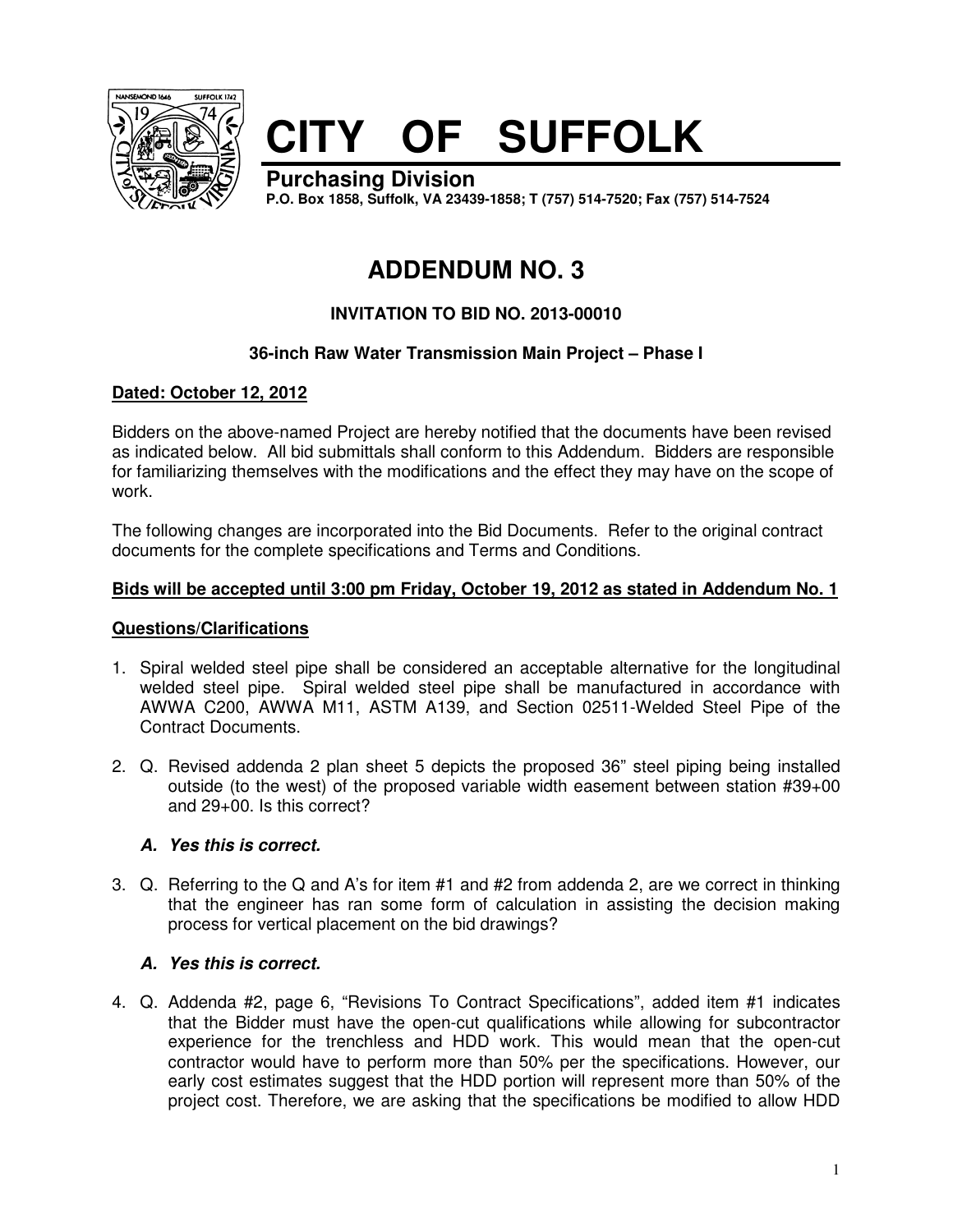contractors (who meet the drilling qualifications) to use open-cut contractors experience in bidding the work. The current addenda #2 prohibits the use of open-cut subcontractors experience as a qualification.

#### **A. The qualification requirements have been modified per this Addendum.**

5. Q. In relationship to the previous question, addenda #2, page 6, "Revisions To Contract Specifications", added item #1 indicates that the qualifications of the open-cut contractor must be based on "ductile iron pipe." Can PVC or HDPE be added as a material that will qualify the open-cut?

#### **A. No. Pipe installation experience must be in ductile iron pipe with 24" in diameter or greater.**

6. Q. A number of utility contractors in Suffolk and the greater Suffolk area have interest in bidding the project as open-cut contractors. Many have stated that very few contractors could meet the 3 projects in 5 years criteria for 24" diameter piping. Can this be modified to allow for more local contractors?

#### **A. No. The open cut pipe contractor's must have experience in installing ductile iron pipe 24" or greater within the past 5 years.**

## END OF QUESTIONS/CLARIFICATIONS

## **REVISIONS TO CONTRACT SPECIFICATIONS**

1. Instruction to Bidders 16. Bidder Qualifications

**DELETE** Instruction to Bidders 16. Bidder Qualifications, as stated in Addendum No. 2

**REPLACE WITH** Open Cut Installation: The installation of ductile pipe shall be performed by an experienced Bidder or subcontractor fully qualified and experienced for the Work. The Bidder or subcontractor shall submit specific evidence documenting the successful installation of at least three (3) raw water, potable water or sanitary sewer force main pipeline projects completed within the past five (5) years of similar complexity and field conditions. Pipe material for the projects must have been ductile iron pipe, 24-inches in diameter or larger.

Attach additional pages to the QUESTIONNAIRE as necessary to provide this information.

Trenchless Crossing Installation: The installation of the trenchless crossing shall be performed by an experienced Bidder or subcontractor fully qualified and experienced for the Work. The Bidder or subcontractor shall have a minimum of five (5) years of experience of the type, size and complexity similar to the work on this project. The Bidder or subcontractor shall submit specific evidence documenting the successful installation of at least three trenchless crossings in the last five (5) years.

Attach additional pages to the QUESTIONNAIRE as necessary to provide this information.